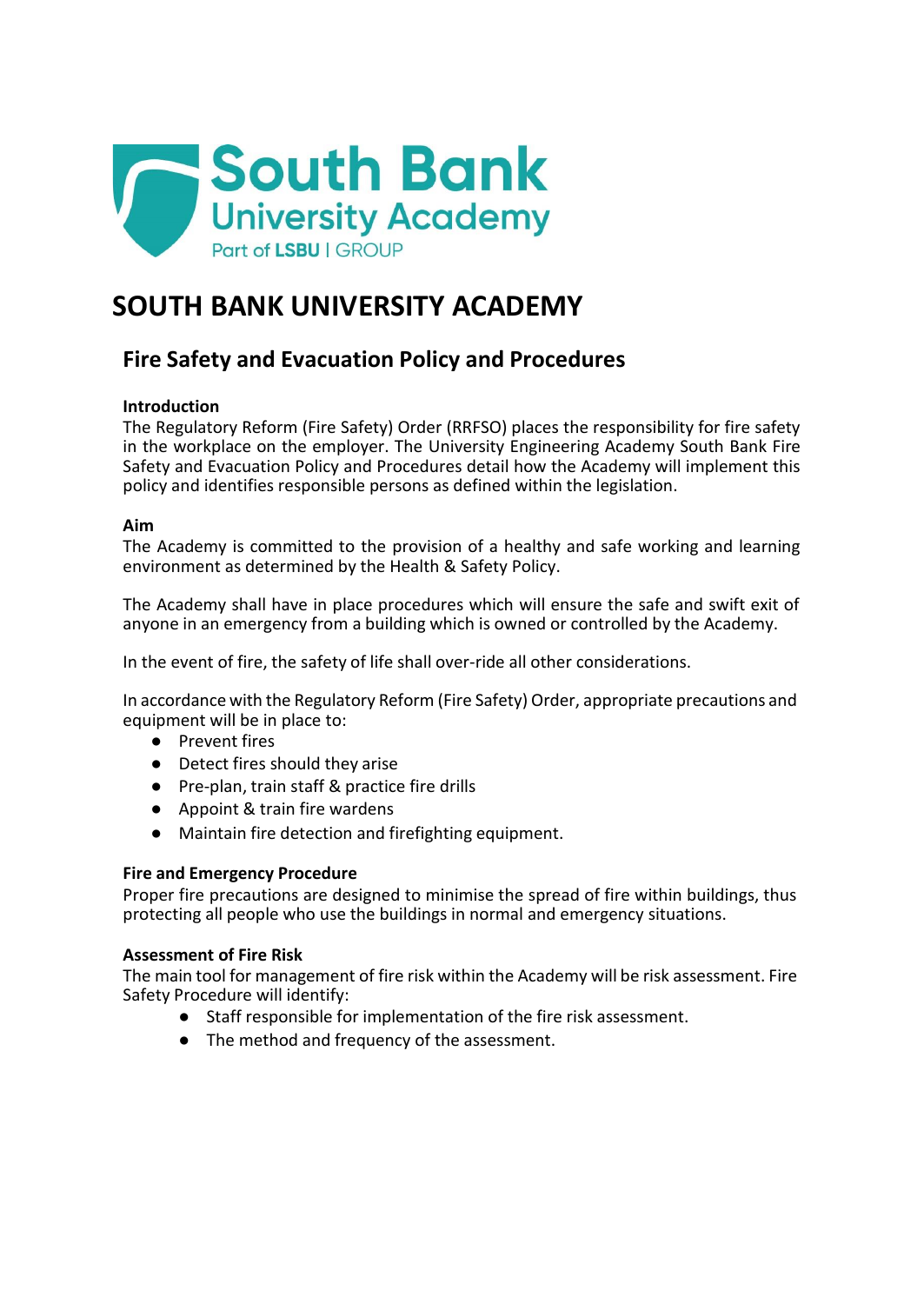## **Roles and Responsibilities**

## **List of Key Personnel & Roles**

| <b>Role</b>                                     | <b>Name</b>     |
|-------------------------------------------------|-----------------|
| Principal                                       | John Taylor     |
| <b>Operations Manager/Emergency Coordinator</b> | Jason Philipsz  |
| Facilities Manager/Deputy Emergency Coordinator | Nacer Rezig     |
| Receptionist/Administrator                      | Natasha Padmore |

## **Fire Wardens**

| <b>Name</b>              |
|--------------------------|
| <b>Jason Badu</b>        |
| <b>Dorraine Robinson</b> |
| Ronke Okeya              |
| <b>Akeem Edwards</b>     |
| <b>Marisa Ferguson</b>   |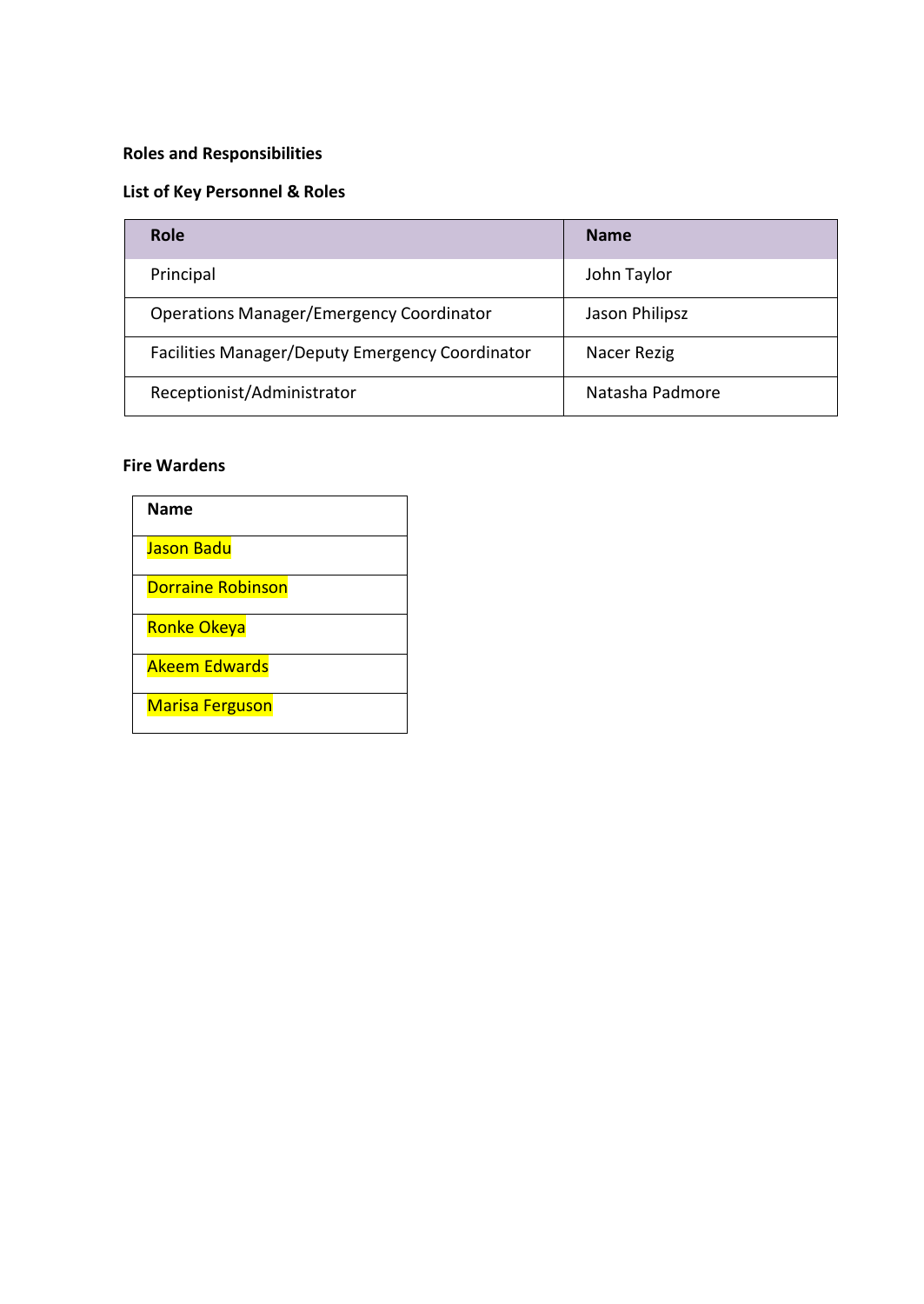#### **Principal**

As the *Responsible person,* as designated in the Regulatory Reform (Fire Safety) Order 2005, responsibilities are:

- $\bullet$  Take such general fire precautions to ensure the safety of staff, students and others
- Ensure a suitable and sufficient risk assessment relating to fire precautionsis made, recorded and reviewed as necessary
- Ensure arrangements for and implementation of preventative and protective precautions
- Appoint competent person(s) to assist
- Provide information and training regarding fire precautions staff, young workers, visitors, students and others
- Co-operate and co-ordinate with other responsible persons in shared workplaces

## **Vice Principal**

Responsible for assisting the Principal in execution of duties under the Regulatory Reform (Fire Safety) Order 2005 and deputising as necessary.

## **Trust Business Manager**

- Engaging Fire Consultant
- Implementing Property & Environment fire precaution requirements
- Assist the Director of Property & Environment in the duties above
- Liaising with Fire Consultant
- Keep up to date with legislation & disseminate information as necessary
- Co-ordinate fire wardens
- Scheduling and ensuring completion of fire drills
- Audit fire arrangements
- Arrange fire warden training
- Assist with general staff familiarisation and training sessions
- Review fire procedures and circulate
- Provide fire procedure details in relevant Academy documents such as Fire Safety Booklets, visitor's book, splash page, staff familiarisation induction.

## **Fire Consultant (External Consultant)**

- Carry out suitable and sufficient fire risk assessments on Academy grounds
- Provide action plan with priorities
- Advise as required on refurbishments & new build projects
- Provide advice via telephone
- Advise Academy of any changes in legislation and any actions necessary.

## **Operations Manager**

- Assist the Trust Business Manager in the duties above
- Ensure firefighting equipment maintained & tested
- Ensure detection system maintained and tested
- Ensure alarm system maintained & tested
- Ensure monitoring system are fully functional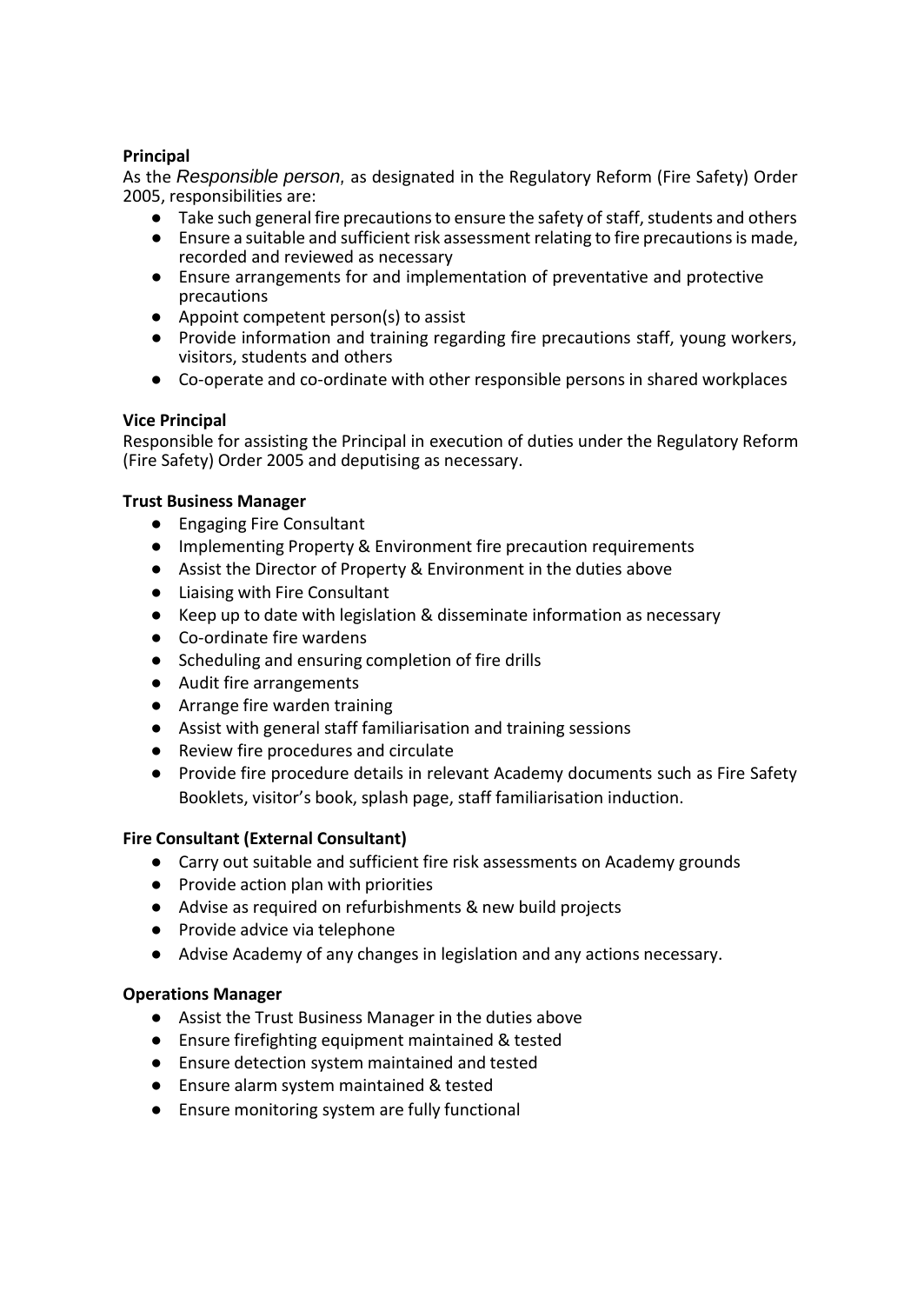- Ensure emergency lighting maintained & tested
- Ensure fire signs provided and maintained
- Ensure gas systems maintained and tested
- Ensure Electrical systems maintained & tested (PAT/fixed)
- Control of Contractors particularly hot work
- Liaison with Fire authority
- Local Exhaust Ventilation (LEV) maintained & tested
- Grounds maintenance & waste removal.

#### **All Managers**

Within their areas:

- Assist with the nomination of fire wardens
- Ensure LEV, portable appliances and other equipment is maintained and tested
- Maintain good housekeeping standards
- Ensure escape routes kept clear, fire doors kept shut
- Report defects to Academy Business Manager as required
- Help ensure firefighting equipment is not misused
- Control hot work
- Uphold no smoking policy
- Ensure staff receive necessary fire training.

#### **Fire Wardens**

- Direct staff and students to stairways in order to maintain orderly evacuation.
- Check that all rooms and toilets etc. in their designated area have been evacuated.
- If anyone remains in the building because of injury or disablement, advise the Facilities Manager of the numbers and exact location.
- Guard doors during incident to prevent re-entry to building.
- Duties do not include firefighting unless specific training has been given.
- Direct persons to assembly points
- Assist with return to building or relocation to a safe place
- Feedback any issues to the Academy Business Manager.

#### **All Staff**

- Take reasonable care of themselves and others
- Co-operate with the Academy to enable employer duties to be complied with
- Report any serious or immediate danger. Report any matter which may represent a shortcoming in fire protection arrangements.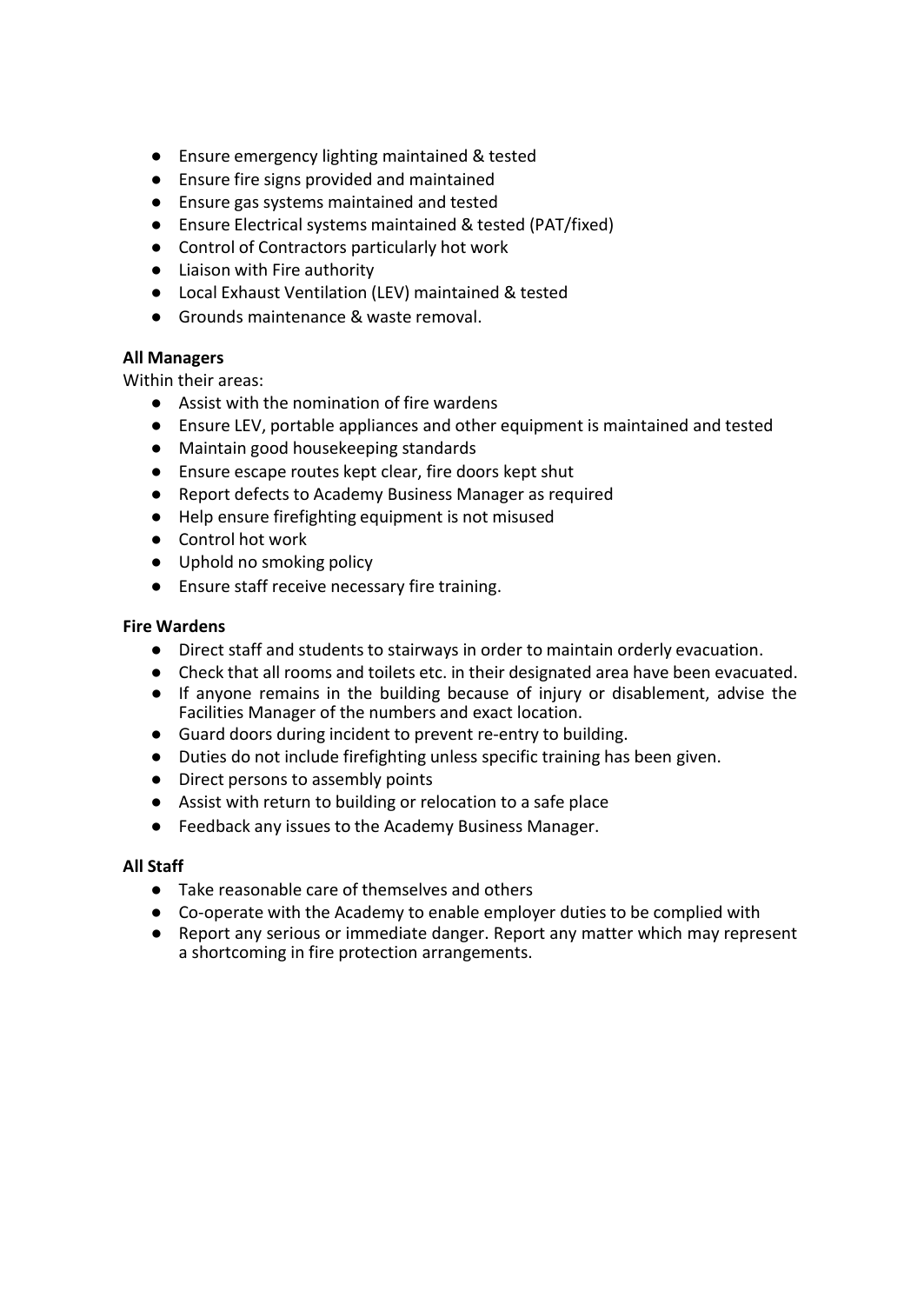## **ACTION TO BE TAKEN IN CASE OF FIRE**

## **(During normal Academy hours 08:00-16:00)**

## **All teachers and staff**

### **If You Discover a Fire**

On discovery of a fire, sound the alarm by pressing one of the break glass callpoints. This will automatically sound the alarm.

## **On Hearing the Alarm**

Except for those in authority evacuate in complete silence. **DO NOT** use lifts.

Site staff will locate the nearest fire panel and forward the relevant information to the Fire Brigade.

- On hearing the alarm evacuate the building by the nearest exit. Each class will move in single file under the direction of the teacher.
- Do not run under any circumstances.
- If it is safe to do so, electrical appliances should be switched off and unplugged. Doors and windows, where applicable, should be closed before vacating your area.
- Under no circumstances must any person return to collect their personal belongings from another area.
- On fire evacuation, the maglocks to the gates on Dawes Street and Trafalgar Street fail safe open. This will allow evacuation through fire exits to the street and back in to the assembly point in the playground. Once the fire alarm system is reset, the maglocks reactivate and the premises team will check all external entrances.

**Each class will leave the building by the nearest FIRE EXIT**

The Assembly point is: **In the main playground**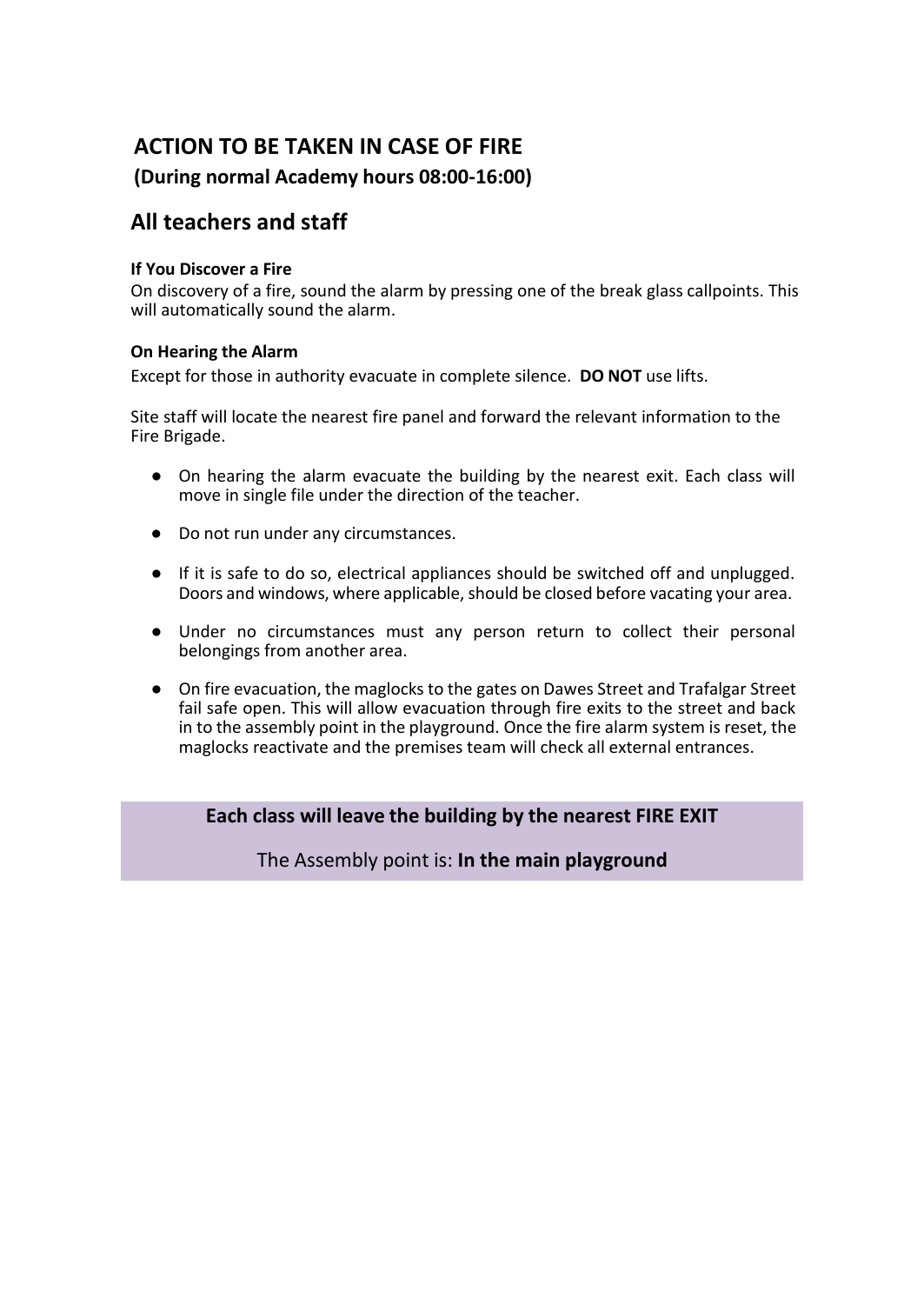## **Evacuation Procedure**

- Persons in the vicinity **who are competent to use extinguishers** should attack the fire with the extinguishers, provided if it is safe to do so. Only use an extinguisher if you have been trained to do so. Do not put yourself at risk.
- It is the primary duty of teachers to ensure their students evacuate the building.
- **Do not re-enter the building until instructed to do so.**
- Teachers will accompany the group that they are teaching to the Assembly point, ensuring the students remain calm and walk at all times.
- Fire Wardens will carry out a final sweep within their area to ensure it has been evacuated and cleared.
- Academy support staff will conduct their own roll call.
- When a completed roll is taken by each area, the register will be returned to the Emergency Coordinator.
- Any contractors on site will report to the Site Premises staff at the front of the building.

#### **Procedure for evacuation of students taking exams**

The Exams Officer will instruct invigilators to go to the main assembly point and a register will be taken and returned to the Emergency Coordinator.

#### **Procedure for evacuation of mobility challenged people**

On Ground Floor:

Mobility challenged people should be evacuated with others in their area and escorted to the designated safety refuge point.

On First/Second/Third Floor:

The teacher is responsible for making sure any mobility challenged students in their class get to the designated safety refuge point.

Students who cannot use the stairs but are capable of transferring or being transferred, **without lifting problems,** into the fire evacuation chairs, should do so. Evacuation of these students will be carried out by two trained evacuation chair staff.